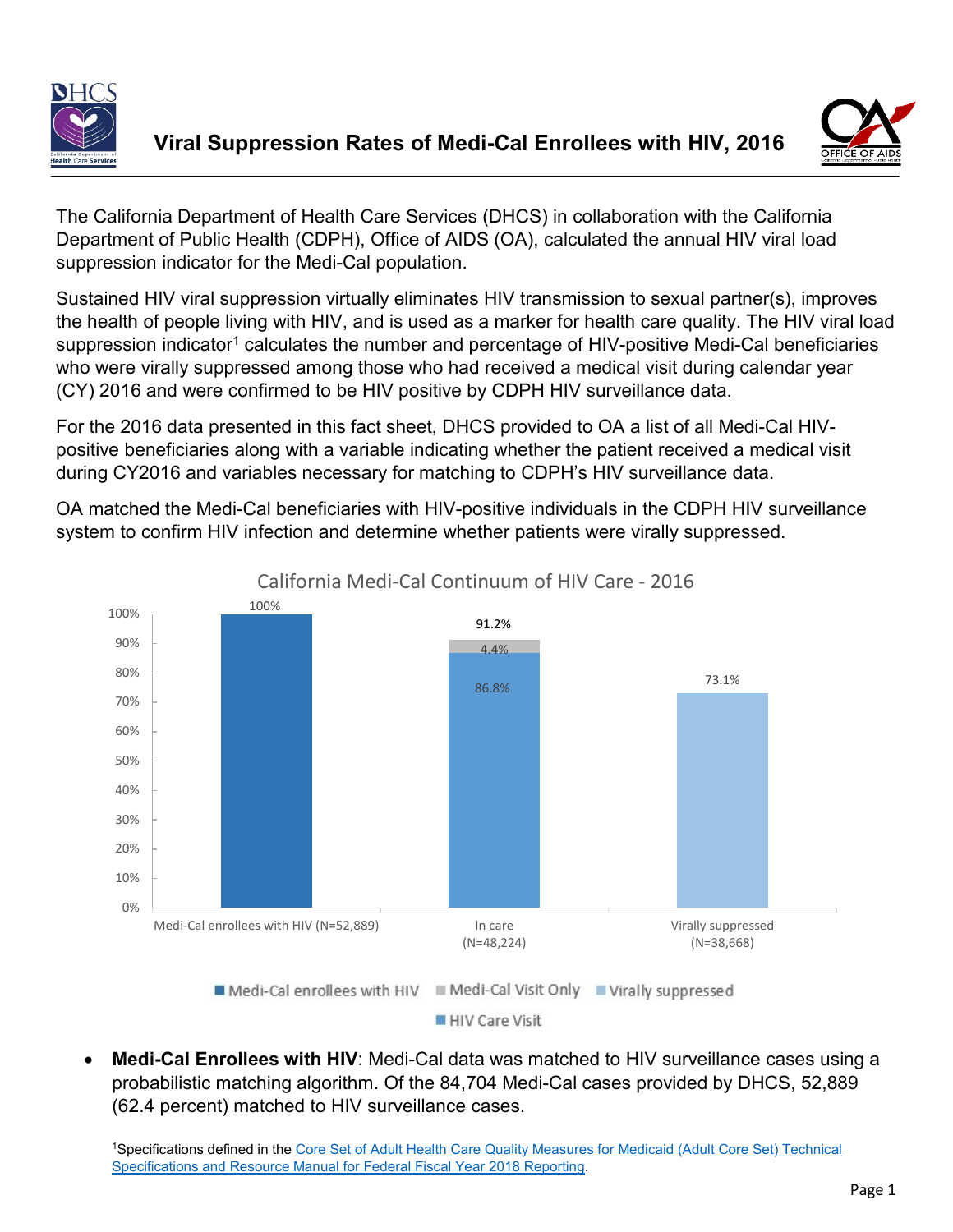- **In care**: Of the matched Medi-Cal enrollees with HIV, 48,224 (91.2 percent) cases had a medical visit during the year, including 86.8 percent who had at least one HIV care visit (defined as receipt of a CD4 or viral load laboratory test) and an additional 4.4 percent who only had evidence of a Medi-Cal visit (i.e., a Medi-Cal visit but no CD4 or viral load laboratory tests).
- **Virally suppressed**: 38,668 Medi-Cal enrollees with HIV were virally suppressed, determined by laboratory data indicating an HIV viral load of ≤ 200 copies/ml. This represents 73.1 percent of Medi-Cal enrollees with HIV, and 80.2 percent of the Medi-Cal enrollees receiving care.

In 2016, of all Californians living with HIV captured in HIV surveillance data, 73 percent were in HIV care and 61 percent achieved viral suppression. Compared to all persons living with HIV statewide, Medi-Cal enrollees with HIV were more likely to have received a medical visit and more likely to have achieved viral suppression, emphasizing the importance of continued access to quality health care for people living with HIV.

## **Medi-Cal Viral Suppression Rates by Race2**

Of the 52,889 matched Medi-Cal enrollees with HIV, 0.3 percent were American Indian/Alaska Native, 3.3 percent Asian<sup>3</sup>, 23.4 percent Black/African American, 36.8 percent Hispanic/Latinx, 0.2 percent Native Hawaiian/Pacific Islander, 32.1 percent White, and 3.9 percent multiple races.



The percentage of Medi-Cal enrollees with HIV who were in care during CY2016 was similar among all racial/ethnic groups examined, ranging from 89 to 93 percent. In contrast, viral suppression rates varied, with Black/African American, multiple race, and American Indian/Alaska Native Medi-Cal

<sup>2</sup>As reported in HIV surveillance data. There were 32 persons diagnosed and living with HIV in California with an unknown race/ ethnicity who are not included in the graph.

<sup>3</sup>Until 2003, Asian/Native Hawaiian/Pacific Islander was classified as a single category; therefore persons with race/ethnicity data only available prior to 2003 are classified as Asian because they cannot be disaggregated.